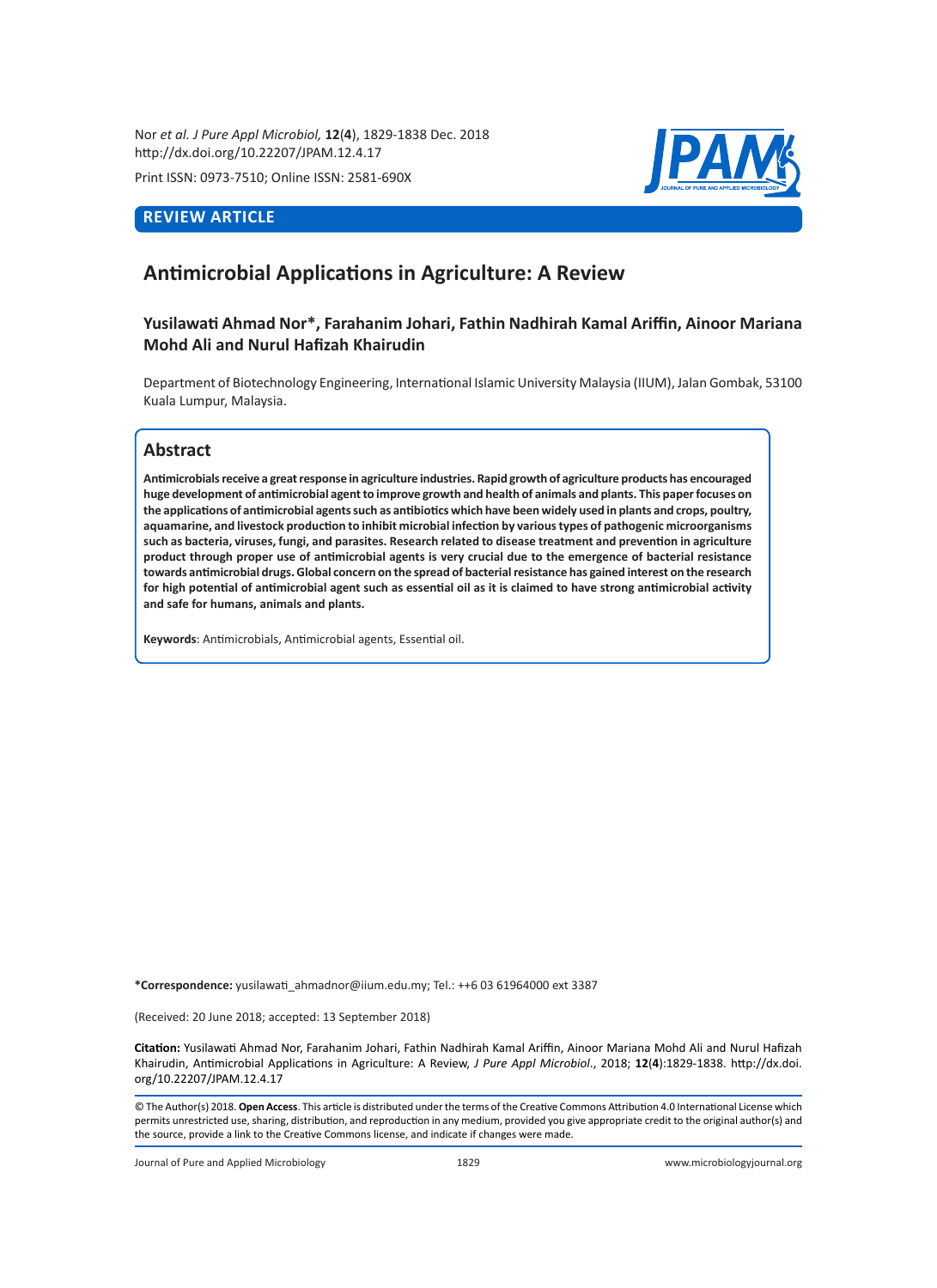#### **INTRODUCTION**

Antimicrobial agent has been used for more than 100 years<sup>1</sup>. In some parts of the world, antimicrobial agent is far greater applied in animals and plants than in human<sup>2</sup>. It is estimated that almost 29.5 million pounds of antimicrobials are used in animals while 40 thousand pounds of antimicrobials are applied in plant agriculture every year $3,4$ . Continuous use of antimicrobial agents in agriculture sector will occur with the rise of economic growth as they offer considerable benefits, in terms of animal and plant welfare as well as food production for human consumption. The purposes of antimicrobial agents in agricultures are mainly to improve health, to stimulate quicker growth of animals and plants as well as to preserve food<sup>5</sup>.

Recently, antimicrobials have huge applications in agriculture which include the applications in plants and crops, aquamarine (shrimp and fish), livestock (cattle and pigs) and poultry production (chicken) 6,7,8,9. It is essential to involve antimicrobial agent in agriculture products as humans and animals are prone to be affected by different or even same pathogens<sup>10</sup>. Several types of antimicrobial agents that have been used in agricultures include antibiotics, disinfectant (antimicrobial agent used only on inanimate objects), antiseptics, bactericidal (agent that kills bacteria), bacteriostatic (agent that inhibits the growth of bacteria), chemotherapeutic, as well as essential oils $1,11,12,13$ . Among these antimicrobial agents, antibiotics are the most widely used in agriculture because it is cheaper and can be easily obtained. However, frequent use of antibiotics in animals and plants had eventually led to the occurrence of bacterial resistance which had triggered the spread of bacterial outbreaks hence risking animals and plants production $14$ . The use of antibiotics in animals and plants has led to a serious health concern among consumers as it cannot provide safe animals or plants production for human consumption. Thus, it is crucial to know the limitations of each antimicrobial agent used in animals and plants in order to secure the safety of agriculture products.

Through the advancement of current technology and economic growth, there is high demand for effective, cheaper, and safe antimicrobial agent to promote healthy well growth of animals and plants in agricultures. This is because agriculture based products are big contributors for the spread of infectious diseases that can affect human health. Thus, it is important to study and have deep knowledge on the proper use of antimicrobial agents in agriculture to avoid the spread of drug-resistant bacteria among animals, plants, and humans.

## **Antimicrobial Application in Plant / Crops**

In plants and crops, diseases caused by bacteria are less prevalent than virus and fungal diseases. In the United States, antimicrobials were applied on 53,000 hectares every year by spray treatment<sup>15</sup>. However, the uses of antimicrobials such as antibiotics in prophylactic treatment are limited in type and availability due to its poor efficacy and environmental concerns. Occurrence of antimicrobial resistance in plants and crops has begun to arise since early of  $1960s^{16}$ . It worsened when monitoring of bacterial resistance towards antimicrobial drugs are occasionally done. However, there is no human health effects have been documented since inception use of antimicrobials in plants in the last six decades $^{17}$ .

Citrus, for example, has high water content and nutrients, making it very susceptible to infection by microbial pathogens like *Penicillium digitatum* (*P. digitatum)* during the period between harvest and consumption<sup>18</sup>. *Bacillus subtilis* strains and their metabolites are claimed to have strong antimicrobial activities towards green mold pathogen (*P. digitatum*) of the citrus fruit<sup>19</sup>. There are twenty strains of *Bacillus* species isolated from soil showing antagonistic activities *in vitro* towards the *P. digitatum* pathogen. Volatile compounds produced by *B. subtilis* strains can exhibit 30- 70% inhibition of fungal growth. In addition, an ethanol extract from a *B. subtilis* 155 produced the best inhibitory effect on mycelial growth and spore germination of the fungus compared to *B. subtilis* 121, 162, 153 and 176, *B. megaterium* 202, *B. anthracis* 146 and *B. pumilus* 147 and 12220. Thus, *B. subtilis* 155 is considered to be potent biological control agents to suppress the growth of *P. digitatum* in postharvest protection of citrus. Postharvest application of microbial antagonists by spraying, dipping or drenching is the most used and practical method for controlling postharvest diseases of citrus fruit $18$ .

A common soil borne fungus called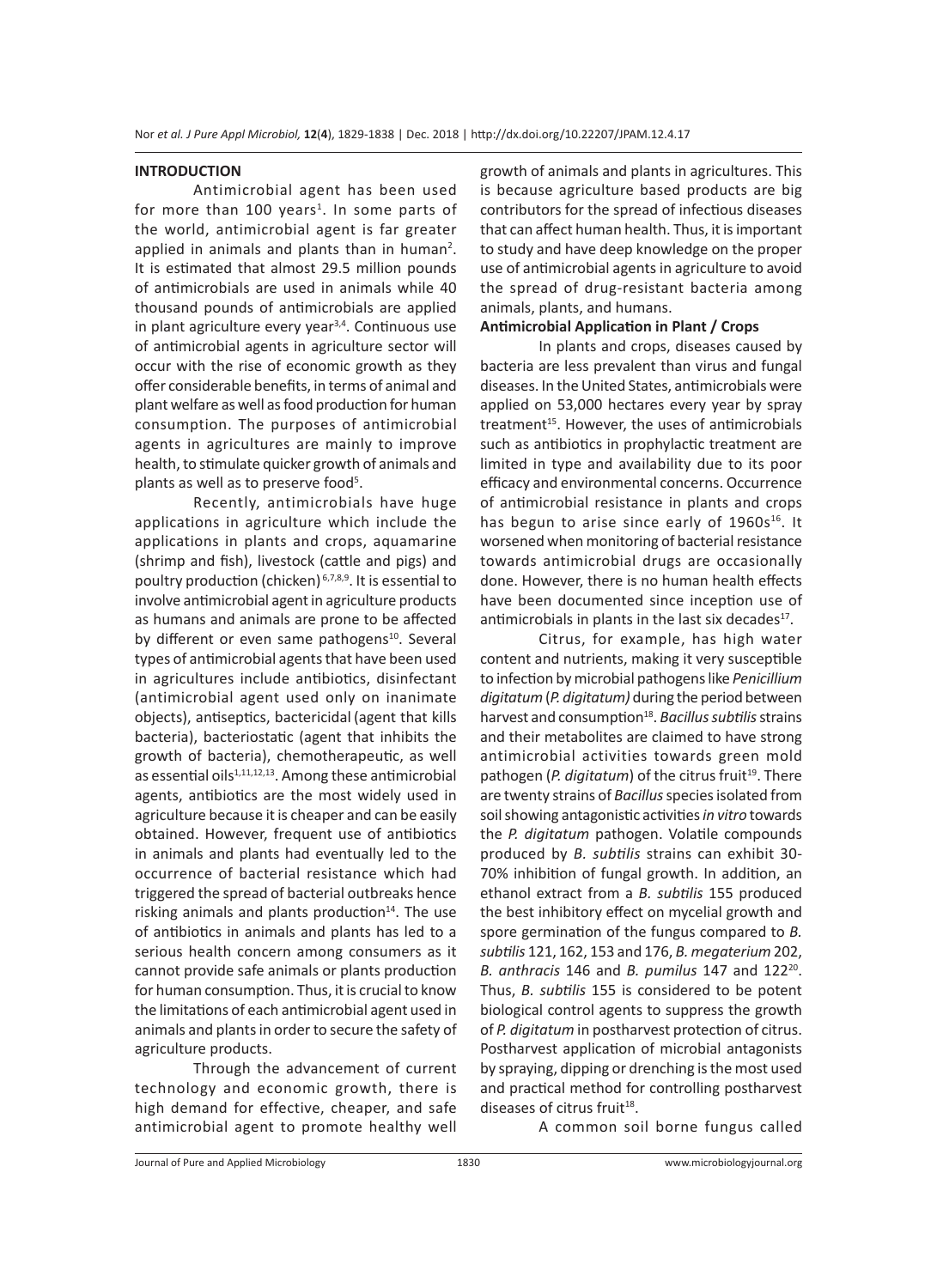*Ganoderma* is able to infect oil palm trees, which is increasingly becoming a concern for plantation operators in Malaysia. *Ganoderma* is a genus of wood-decaying fungi found throughout the world, affecting all types of woody trees, including oil palms21. Figure 1 shows example of *Ganoderma* Butt Rot (Basal Stem Rot (BSR)) disease. It was reported that the spread of BSR disease can kill 80% of oil palm stands in the infected area within 15 years of the crop being established $22$ . The fungus will gradually colonize the trunk and rot it from inside, making the disease lethal. *Ganoderma* is able to cause significant yield losses well before it has actually killed an oil palm, while its spores can spread through wind and water to ever increasing areas of a plantation once it has been introduced. It can arrive on the soil/roots of a transplanted seedling originating from a nursery, or be endemic to a particular location where a plantation was developed24. In contrast, *Trichoderma* is a nonpathogenic fungi found in soil which is used as a fungicide to control *Ganoderma* successfully. As a biological control agent, it is environmental friendly. *Trichoderma* has unique mechanisms to control pathogens. The mechanisms include competition for nutrient and space, induced resistance of the host plant, tolerance to stress and solubilization of inorganic nutrients. Palm press fiber was used as the carrier (food substrate) of *Trichoderma*<sup>21,23</sup>. Out of seven fungicides, bromoconazole and hexaconazole were effective in delaying the death of infected palms compared to benomy & thiram, triadimefon, triadimenol and



**Fig. 1.** Basal Stem Rot disease of the oil palm tree (Elliot *et al*., 2004)

tridemorph. To improve the delivery of chemical to the target sites for controlling BSR, a pressure injection apparatus was used $^{22}$ .

Similarly, antibiotics such as streptomycin, oxytetracycline, oxolinic acid and gentamicin are essential to control bacterial diseases of plants like fire blight of pear and apple caused by *Erwinia amylovora*. Springtime antibiotic sprays suppress the pathogen growth on flowers and leaf surfaces before the infection occurs. It is applied when the risk of diseases and infections is high. Antibiotics are active on plants for less than a week and no longer effective after the infection. In the United States, antibiotics have been totally necessary for crop protection for more than 50 years without any reports of adverse effects on human health or continuous impacts on environment<sup>26</sup>.

### **Antimicrobial Application in Aquamarine**

A probiotic bacterium, *B. cereus* isolated from the gut of wild shrimp called *Penaeus monodon* (*P. monodon*) rendered maximum hostile activity against shrimp pathogens and was capable of producing extracellular enzymes. A study by NavinChandran and co-workers found that lyophilized *B. cereus* was efficient in stimulating the growth and immunity of shrimp. It is also showed that the shrimp having fed of higher concentration of lyophilized probiotic strain produced higher total haemocyte count, phenoloxidase activity, respiratory burst activity, lysosome activity, plasma protein concentration and bactericidal activity compared to other diets with lower concentrations<sup>27</sup>.

Another common aquamarine disease is bacterial gill disease by *Flavobacterium branchiophilum* bacteria which infect fish such as salmon<sup>28,29,30</sup>. Normally, it occurs in young cultured salmonids and fish cultured under conditions of high organic loading $31$ . It can also occasionally be found in aquarium fish. The disease can be initiated by crowding and poor water quality that particularly has high organic loads, high ammonia levels, and silt<sup>32,33,34</sup>. Once infected, gills appear swollen and mottled, with patchy areas of bacterial growth. Bacterial gill disease is commonly treated with chloramine T and benzalkonium chloride. In addition, adequate oxygen supply will be a helpful supportive therapy<sup>35</sup>. Broadspectrum antibacterials are effective to control the outbreak of other fish diseases such as Enteric

Journal of Pure and Applied Microbiology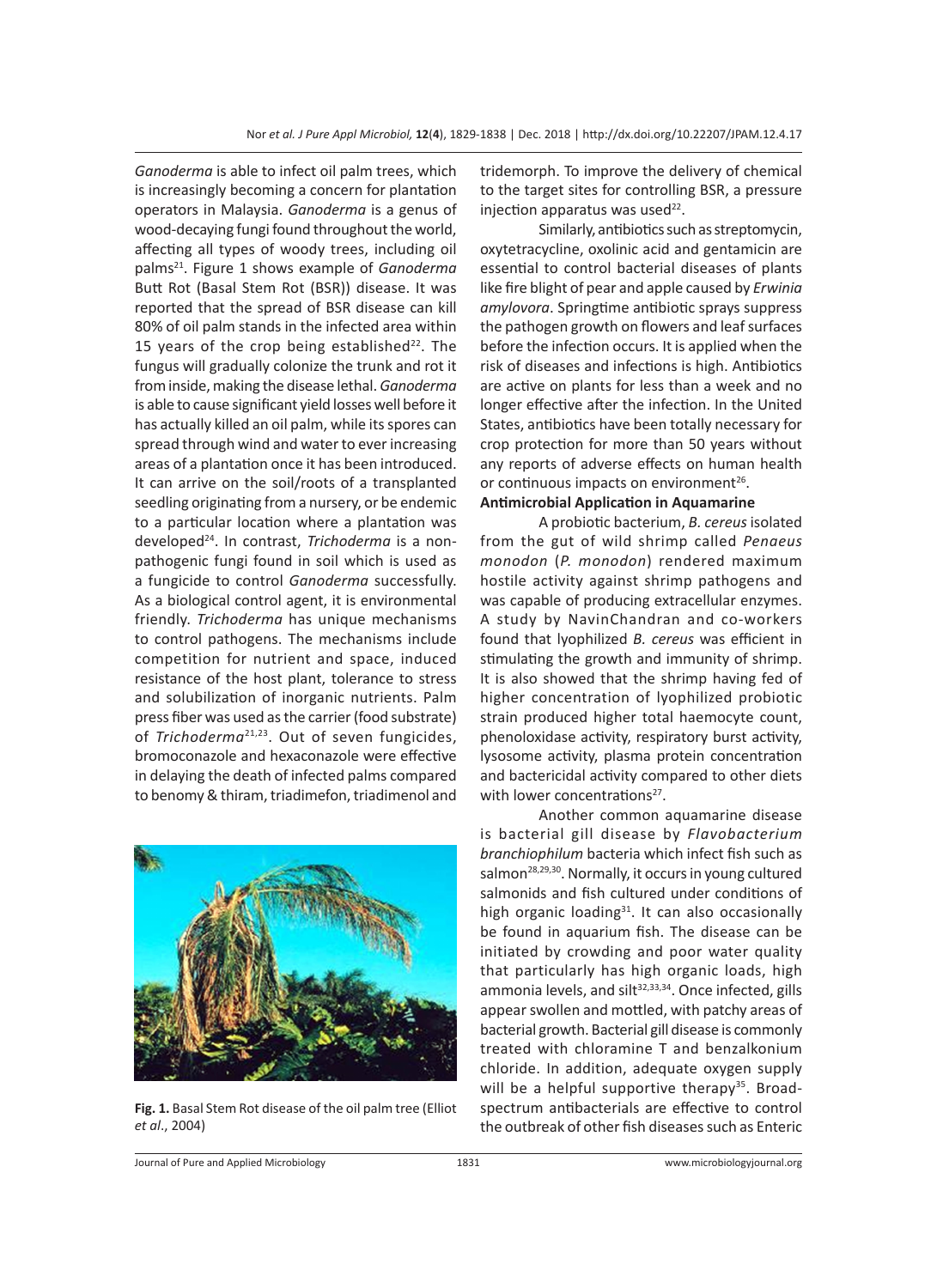Redmouth Disease which is caused by *Yersinia ruckeri,* Furnculosis and Vibriosis. For Coldwater Diseases and Rainbow Trout Fry Syndrome (RTFS), broad-spectrum antibacterials have been partially ineffective in controlling the outbreak, but the improvement of the environment and multiplying recommended doses of antibacterial have shown benefits<sup>34</sup>.The application by water-borne route is necessary if the fish refuse to eat as it would be unlikely to consume any medicated food. This method has exposed the fish to suspensions of antibiotics for the prescribed period.

## **Antimicrobial Application in Poultry**

In poultry, antimicrobial agent is used in prophylactic treatment as an agent to prevent the disease from occurring<sup>36</sup>. In early 1940s, antimicrobials were used in animal poultry at low concentrations as feed additives for growth promotions. It was discovered that chickens showed a faster growth rate when they are fed with antibiotics like tylosin, chlorotetracycline, tetracycline, bacitracin, oxytetracyclin and penicillin37. Besides, an antibiotic such as tetracycline is very excellent against Gram positive and Gram negative bacteria<sup>38</sup>. It was reported that chronic respiratory disease caused by *Mycoplasma gallisepticum* and *M. synoyiae* bacteria have been treated with several antibiotics like macrolides, lincomycin, tetracyclines, spectinomycin, and timulin $39,40,41$ . During the past 50 years, antibiotics were widely used in poultry production as therapeutic agents to treat bacterial infections as the infections can reduce the performance of chickens and cause diseases<sup>42</sup>. Extensive use of antibiotics should be regulated by specific veterinarian or pharmaceutical legislation in order to prevent the spread of antimicrobial resistance as well as bacterial infections.

Other than antibiotics, veterinary drugs such as coccidiostats are introduced in the feed to promote intensive production in commercial poultry for over 60 years. In early 1980s, a new group of coccidiostat which is known as ionophores was used to treat coccidiosis in chickens. Basically, ionophores can kill the parasite by interfering with the passage of ions across the cell membrane, whereas chemicals act by inhibiting different biochemical pathways of the parasite<sup>43</sup>. However, ionophores have limited antibacterial activity against *Clostridium* bacteria species. For this reason, ionophores were used exclusively as coccidiostats. Similarly, sulfonamides are also used in chickens for the treatment and prevention of coccidiosis<sup>44,45</sup>. The significant use of ionophores as antimicrobial agent has increased in the European Union (EU) since antimicrobial growth promoters were banned<sup>46</sup>. It is still mainly used worldwide as these agents are not used as human medicine.

There are a few methods that have been used in preventing or treating the diseases in animal poultry through animal feeding, drinking and injection. Besides through animal feeding, antibiotic treatment can be applied either by *in ovo* injection or by dipping eggs produced by genetic stocks. For *in ovo* injection, the antibiotic is injected either through amniotic cavity or directly into the chicken's embryo within the air chamber, while egg dipping is conducted by dipping the eggs in antibiotic solution through depression produced by vacuum pump<sup>47</sup>. Apart from antibiotics, another way to treat hazardous microbes in animal poultry is by using natural products such as fungal extracts, probiotics, antioxidants, essential oils, herbal extracts and medical plants<sup>43,48,49,50</sup>. Various fruit and herb plants including plum, cranberries, pomegranate, bearberry, grape seed extract, pine bark extract, rosemary, oregano, green tea, and other species may function as antimicrobial and antioxidants in meat and poultry products $51,52$ . These natural products provide safer and cheaper alternative to antibiotics.

#### **Antimicrobial Application in Livestock**

Antimicrobial agents possess major contributions towards health and welfare of livestock animals such as dairy cattle, pigs, sheep and goats. Antimicrobial agents are also used in livestock production to maintain health and productivity of the animals, contributing to food security, nutrition and livelihoods for farmers. Population growth, urbanization and rising incomes of low developed countries drive up the demand for animal-source food<sup>53</sup>. Farmers are intensifying their production that often leads to the increasing use of antimicrobial agents such as antibiotics. When administered sub-therapeutically in low dosages, antimicrobial agents such as antibiotics may promote a prophylactic effect and better animal growth.

Flavophospholipol is the most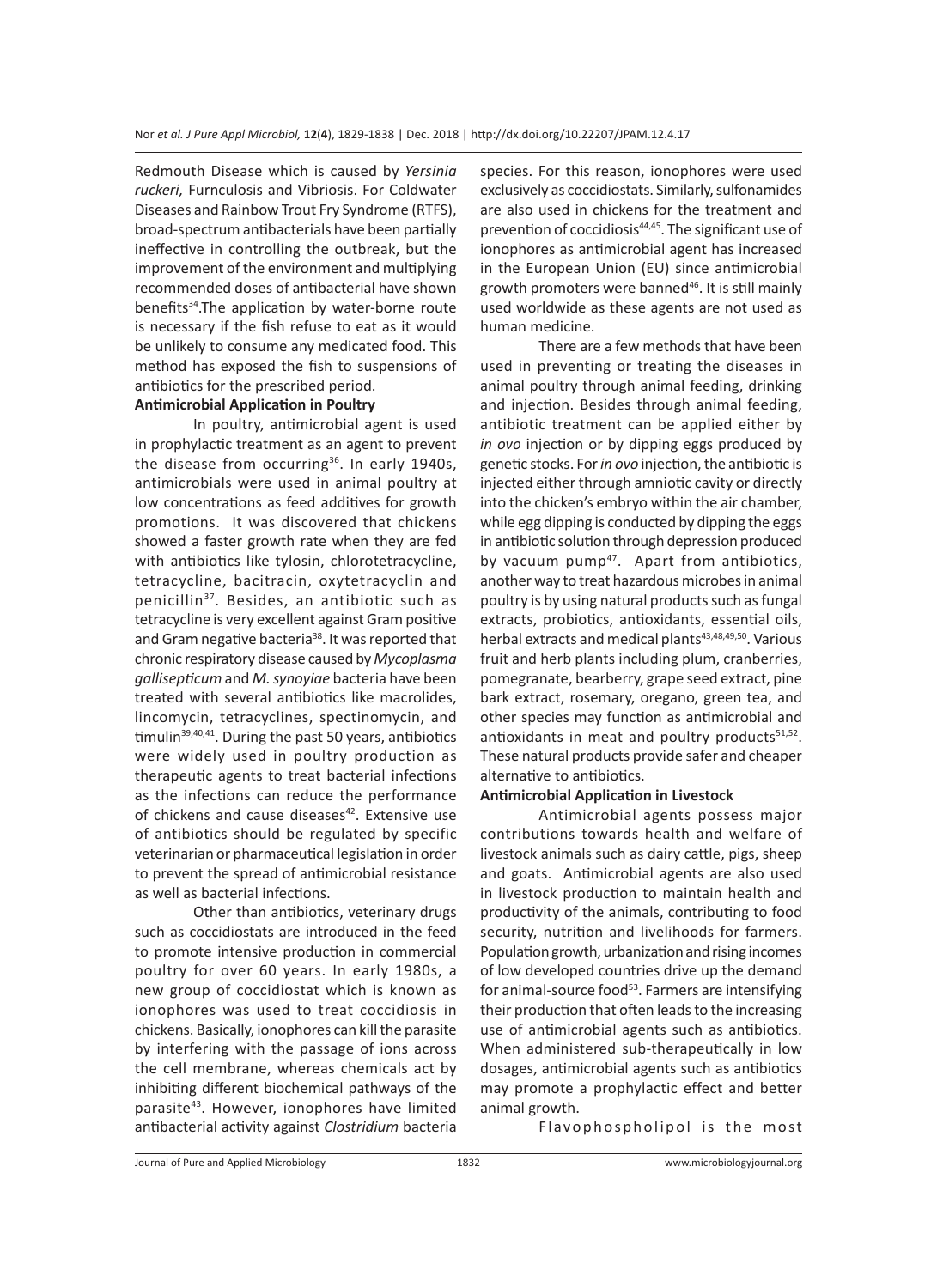common antibiotic growth promoter used with livestock in different continents over the world. In the USA, pigs are exposed to bacitracin, pleuromutilins, quinoxalines, flavophospholipol and virginiamycin as growth promoters. For cattle, flavophospholipol, virginiamycin and monensin are used. In Australia, the growth promoters used for pigs are flavophospholipol, kitasamycin, tylosin, olaquindox and virginiamycin. Lasalocid, monensin, narasin, flavophospholipol, oleandomycin and salinomycin are used for cattle. Meanwhile, in the EU, flavophospholipol, monensin and salinomycin are used for cattle and pigs. Other than that, avilamycin is also used for pigs54. This situation had led to the interest of using antibiotics in livestock production.

Animals that are suffering from respiratory infections such as Anthrax disease are difficult to treat and typically have high chances of death. Ruminants such as cattle, sheep and goats are the most susceptible group to Anthrax infection. This is followed by pseudoruminants, carnivores and scavengers in the order of lower susceptibility. Anthrax disease, which is caused by large spore-forming rectangular shaped bacterium, *B. anthracisar* is commonly treated using antibiotics like ciprofloxacin, tetracycline, erythromycin and penicillin<sup>56</sup>. However, the response to the treatment by using antibiotics may vary from time to time which only obtain the best result when the drugs are administered early during an outbreak<sup>57</sup>.

Another common disease involved in livestock production is mastitis. It is caused by various species of *streptococci*, *staphylococci*, and gram-negative rods bacteria, especially lactosefermenting organisms of enteric origin that is commonly called coliforms<sup>58</sup>. It can be treated using beta lactams, tetracyclines, lincomycin and combination of trimethoprim-sulfonamide<sup>59</sup>. Clinical mastitis is an inflammatory response to the infection causing visibly abnormal milk through its color and fibrin clots. Commonly, the affected animal will be given an antibiotic by infusing directly into the infected gland. In this case, the removal of the primary growth medium of the bacteria such as the milk may enhance rate of recovery from infection<sup>60</sup>.

The use of antimicrobials to treat bacterial diseases among animals will disqualify the organic status. This condition limits the treatment choices for animals with organic management. However, vaccines and anti-inflammatory drugs such as aspirin and flunixin are permitted by the US organic standards. In order to preserve the organic status, no antimicrobials shall be used to treat the animals. Clinical mastitis is conventionally treated by intramammary infusion of antimicrobial compounds such as cephapirin, pirlimycin and amoxilin. In contrast, this treatment is not a practice for organic dairy herds. Instead, the farmers opt for alternative treatment, for example, homeopathy<sup>55</sup>.

Besides that, the therapeutic treatment of some major diseases in pigs also requires antibiotics. For example, infection of enterotoxigenic *Escherichia coli* in piglets and weaner pigs are typically treated by using amoxicillin, spectinomycin, apramycin and neomycin through feed medication. Trimethoprim is also used as an injectable antibiotic $61$ .

## **Essential Oil as Antimicrobial Agent in Agriculture**

Currently, essential oil offers a great alternative to the use of antimicrobial drugs since overuse of antibiotics had led to the development of antimicrobial drug-resistant bacteria. Essential oil possesses excellent antimicrobial properties against fungi and bacteria with the presence of several antimicrobial components including phenolics and bioactive volatile compounds $62,63,64$ . These chemical components have great potential to treat infectious disease and can act as food preservative agent<sup>65,66</sup>. They are typically present in the source tissue from twigs, leaves, barks, or wood pulp of higher plants. Essential oil was also reported to be found in bryophytes like liverworts<sup>67</sup>. Essential oils have been used in some industries since decades due to high availability, safety, and strong efficacy $62,68$ . Thus, intense research and discovery on essential oil as new and effective antimicrobial agents can be developed to be used in wide industries such as food and agriculture.

In plants and crops, essential oils are commonly applied as an antifungal agent to inhibit the growth of fungi among plants species. Essential oil from red thymes, cinnamon leaves, and clove buds demonstrate highest antifungal activities towards *Botrytis cinerea* fungi<sup>14</sup>. In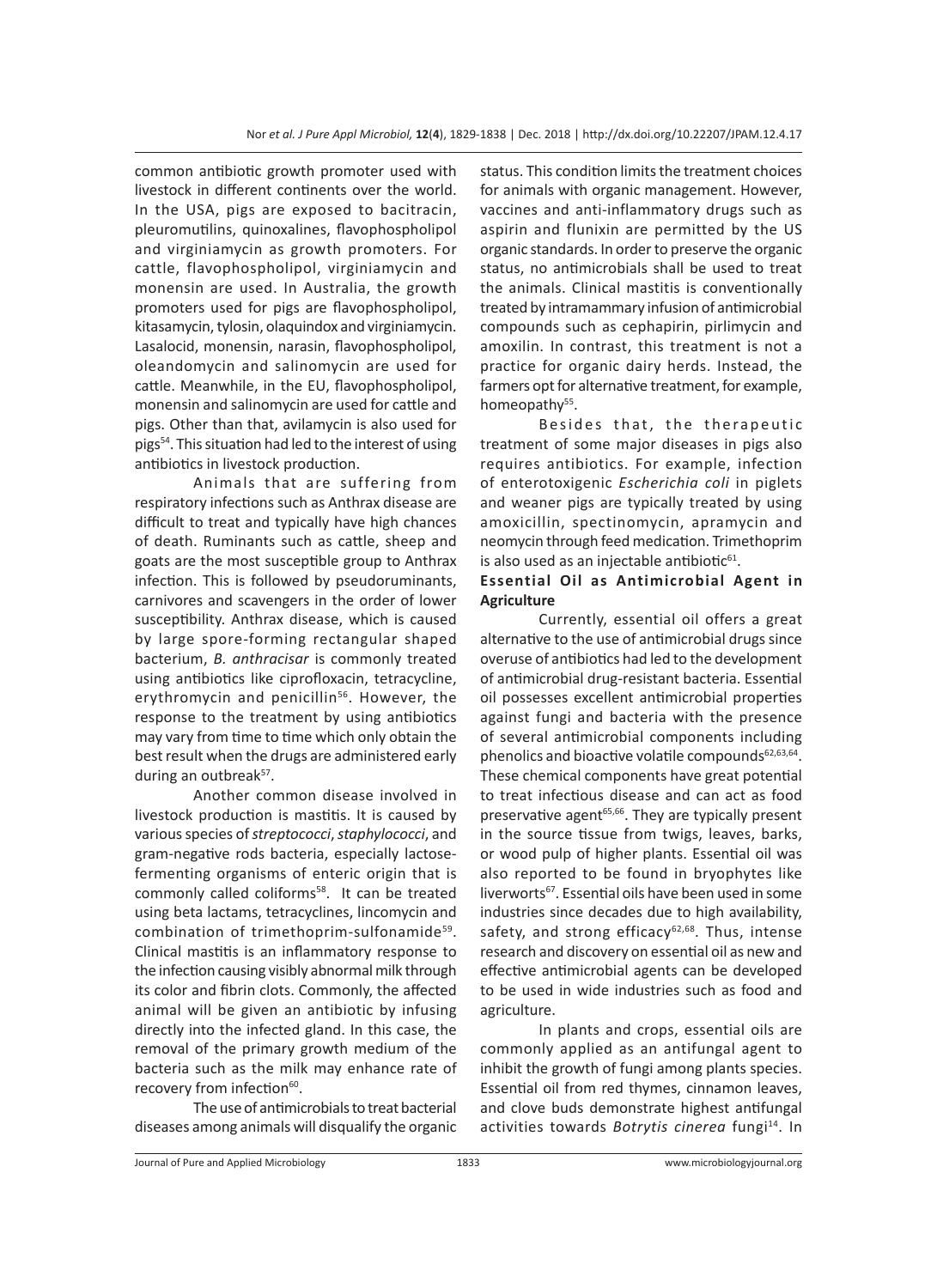another study, Singh A.K. and co-workers claimed that essential oil from *Cymbopogon martinii*, *C. olivieri*, and *Trachyspermum ammi* can effectively inhibit fungi species including *Helminthosporium oryzae*69. Moreover, essential oil also possesses strong antiviral activity towards plant viruses. It is significantly proven when essential oil from cajuput (*Melaleuca leucadendron* (L.) L.), myrtus (*Myrtus communis* L.) and winter savory (*Satureja montana* L.) were tested against *Tobacco mosaic*  virus by inoculation in plant host system<sup>70</sup>. Other than preventing the spread of viruses, essential oil also has great potential in reducing the herbivorous insect like spiders, caterpillars, whiteflies, and aphids which can damage crops and disrupt the plant growth<sup>71,72,73,74</sup>. It was successfully applied in inhibiting the grain pests and biting flies through its natural aroma $75$ . Thus, essential oil provides good alternative in plants and crops agriculture as it can provide many benefits in protecting and promising well growth of the plants.

Essential oil has also gained interest in poultry industry. Essential oil provides effective solution to the spread of bacterial infections caused by *E. coli*, *Salmonella*, and *Campylobacter* genus which infect poultry product such as chicken eggs $76$ . It was reported that essential oils can demonstrate strong antibacterial activities towards Gram-positive bacteria as well as Gramnegative bacteria77,78,79. Besides, essential oil can be used as a growth promoter to increase the performance of broilers in terms of weight, amount of feed intake, egg production, and rate of growth. In addition, essential oils of garlic, onion and mint have antiparasitic activity which isnoticed to be effective against intestinal parasite in an animal's body. Essential oil possesses high antioxidant and anti-inflammatory activities due to the presence of phenolic compounds<sup>80,81</sup>. This provides natural antioxidant on chicken meat. Essential oil can also promote better oxidative status by reducing peroxidation of lipid in the chicken's muscles. This is because susceptible thigh muscles will have potential to oxidize due to the high content of polyunsaturated fatty acids which will generate peroxides, lipids, oxysterols, as well as malondialdehyde<sup>82</sup>.

In livestock production, essential oil is used as animal dietary supplement due to their decreasing intake of novel food. It allows sheep to consume enough nutrient bases in their meal and enhance positive post-ingestive feedback in the animal's body<sup>83</sup>. Essential oil is applied as an antibacterial agent in dairy cows to inhibit the growth of Gram-positive bacteria that will be able to reduce biohydrogenation of fatty acid and produce higher conjugated linoleic acid trans10, cis12 with minimum effect of fatty acid in cow's milk84. Furthermore, it has potential to reduce the growth of protozoan in animal's body. According to the study by B. Lin et al., it was proven that sheep treated with essential oil combination of clove, oregano, cinnamon and lemon have lower protozoan population which is reduced more than 50% compared to untreated sheep<sup>85</sup>. Thus, high performance of essential oil towards animals may enhance good quality of livestock production.

Alternative of using essential oil is friendly to the environment, producers and consumers. It can lower the risk of developing resistance, such as what have been observed in chemical drugs like antibiotics<sup>81</sup>. Moreover, essential oils are safer and the raw materials are readily abundant in nature compared to commercial antimicrobial drug. Hence, addition of essential oils can serve as green antimicrobial agent for conservation and preservation of animals and plants in agriculture industries.

## **CONCLUSION**

Regardless how much benefits of using antibiotics in agriculture, the risk of antimicrobial resistance from some antimicrobial drugs on animals, plants, and humans is still becoming a major concern worldwide. The use of antimicrobial agents such as antibiotic should be carefully inspected and studied before applying on animals and plants. Thus, alternative techniques by using safe and effective antimicrobial agents must be developed and investigated in agriculture industries using natural extract such as essential oil and protein as potential candidates. They offer potent antimicrobial agents in agriculture industries by showing strong antimicrobial activities against various microorganisms including bacteria, fungus, and parasite.

### **ACKNOWLEDGEMENTS**

The authors acknowledge the financial support of IIUM Research Initiative Grant Scheme,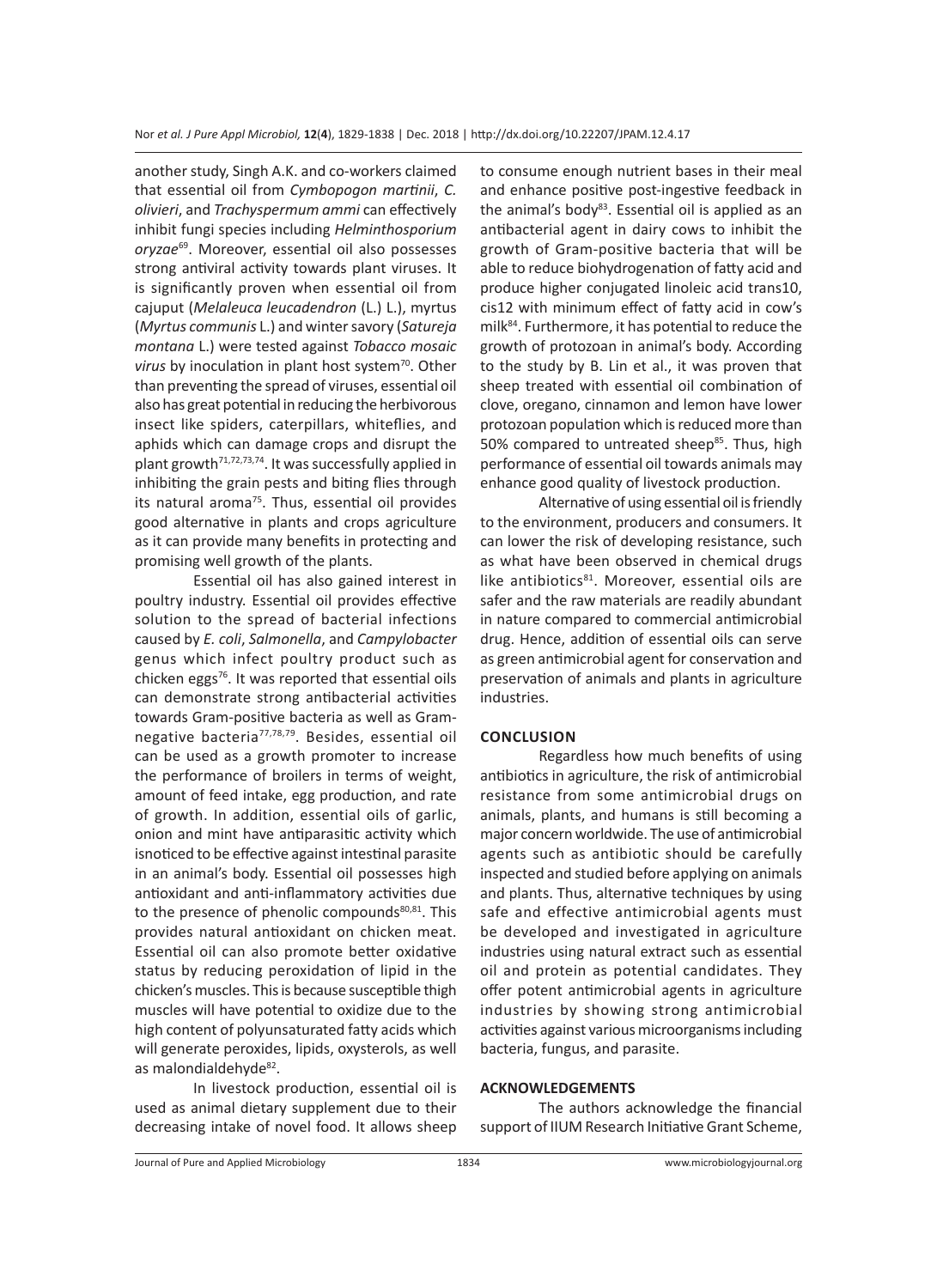International Islamic University Malaysia.

#### **REFERENCES**

- 1. Hashimoto, H. Why Antimicrobial Agents Become Ineffective: Disease-causing Bacteria Are Evolving. *Tokyo: Chuokoron-Shinsha Inc*., 2000. (in Japanese)
- 2. O'Neill, J. Antimicrobials in Agriculture and the Environment: Reducing Unnecessary Use and Waste. *The Review on Antimicrobial Resistance*, 2015.
- 3. Levy, S. The antibiotic paradox: how miracle drugs are destroying the miracle. *New York: Plenum Press*, 1992.
- 4. Mellon, M., Benbrook, C., Benbrook, K.L. Hogging it: estimates of antimicrobial abuse in livestock. *Cambridge: UCS Publications*, 2001.
- 5. Lekshmi, M., Ammini, P., Kumar, S., Varela, M.F. The Food Production Environment and the Development of Antimicrobial Resistance in Human Pathogens of Animal Origin. *Microorganisms*, 2017; *5*(1): 11.
- 6. John, C.D. Antibiotics in Plant Disease Control. *Agricultural and Food* Chemistry, 1954; 2(20): 1020-1022.
- 7. Tuševljak, N., Dutil, L., Raji, A., Uhland, F.C., McClure, C., St-Hilaire, S., Reid-Smith, R.J., Mcewen, S.A. Antimicrobial use and resistance in aquaculture: Findings of a globally administered survey of aquaculture-allied professionals. *Zoonoses and Public Health*, 2013; 60(6): 426–436.
- 8. Economou, V., Gousia, P. Agriculture and food animals as a source of antimicrobial-resistant bacteria. *Infection and Drug Resistance*, 2015; 8: 49–61.
- 9. Wall, B.A., Mateus, A., Marshall, L., Pfeiffer, D.U., Lubroth, J., Ormel, H.J., Otto, P., Patriarchi, A. Drivers, dynamics, and epidemiology of antimicrobial resistance in animal production. *Food and Agriculture Organization of the United Nations Agriculture Organization of the United Nations – FAO*, 2016; 1-68.
- 10. Cleaveland, S., Laurenson, M.K., Taylor, L.H. Diseases of humans and their domestic mammals: pathogen characteristics, host range and the risk of emergence. *Philosophical Transactions of the Royal Society B: Biological Sciences*, 2001; 356(1411): 991–999.
- 11. Mcdonnell, G., Russell, A.D. Antiseptics and disinfectants: Activity, action, and resistance. *Clinical Microbiology Reviews*, 1999; *12*(1): 147–179.
- 12. Mayaud, L., Carricajo, A., Zhiri, A., Aubert, G. Comparison of bacteriostatic and bactericidal activity of 13 essential oils against strains with

varying sensitivity to antibiotics. *Letters in Applied Microbiology*, 2008; 47(3): 167–173.

- 13. Dora, S. Principles of the antibacterial chemotherapy Modes of action and interactions. *Antimicrobial drugs I.*, 2014.
- 14. Ventola, C.L. The antibiotic resistance crisis: part 1: causes and threats. *P & T/ : A Peer-Reviewed Journal for Formulary Management, 2015; 40*(4): 277–283.
- 15. Vidaver, A.K.: Horticultural and other uses of antibiotics. In: Antimicrobial resistance. Proceedings of the Royal Society of Medicine Symposium (Soulsby L, Wilbur R, eds). Washington: *DC: RSM Press*, 2001; pp 125–30.
- 16. Jones, A.: Chemical control of phytopathogenic prokaryotes. In: Phytopathogenic prokaryotes (Mount M, Lacy G, eds). New York: Academic Press, 1982; pp 399–414.
- 17. Vidaver, A.K. Uses of Antimicrobials in Plant Agriculture. *Clinical Infectious Diseases*, 2002; *34*(s3): S107–S110.
- 18. Talibi, I., Boubaker, H., Boudyach, E.H., Ait, B.A.A. Alternative methods for the control of postharvest citrus diseases. *Journal of Applied Microbiology*, 2014; *117*(1): 1–17.
- 19. Mohammadi, P., Tozlu, E., Kotan, R., ^enol K.M. Potential of some bacteria for biological control of postharvest citrus green mould caused by *Penicillium digitatum*. *Plant Protection Science*, 2017; *53*(3): 134–143.
- 20. Leelasuphakul, W., Hemmanee, P., Chuenchitt, S. Growth inhibitory properties of *Bacillus subtilis*  strains and their metabolites against green mold pathogen of citrus fruit. *Postharvest biology and technology*, 2008; 48: 113-121.
- 21. Ferdous Alam, A.S.A., Er, A.C., Begum, H. Malaysian oil palm industry: Prospect and problem. *Journal of Food, Agriculture and Environment*, 2015; *13*(2): 143–148.
- 22. Idris, A.S., Ismail, S., Ariffin, D., Ahmad, H. Control of *Ganoderma*-infected palm-development of pressure injection and field applications. MPOB Information Series No. 131: 1511–7871.
- 23. Idris, A.S., Sundram S. *Trichoderma* as a biocontrol agent against *Ganoderma* in oil palm. MPOB Information Series No. 422: 1511-7871.
- 24. Assis, K., Bonaventure, B., Abdul Rahim, A., Affendy, H., Mohammad Amizi, A., Siti Kalsom, Y. Attitude of Oil Palm Smallholders towards Ganoderma Disease. *International Journal of Economics and Financial Issues*, 2016; 6(Special Issue 7): 177–180.
- 25. Henderson, A., Charles, A.R., Broschat, T.K. Diseases and Disorders of Ornamental Palms. *Brittonia*, 1991; *43*(3): 164.
- 26. Stockwell, V.O., Duffy, B. Use of antibiotics in

Journal of Pure and Applied Microbiology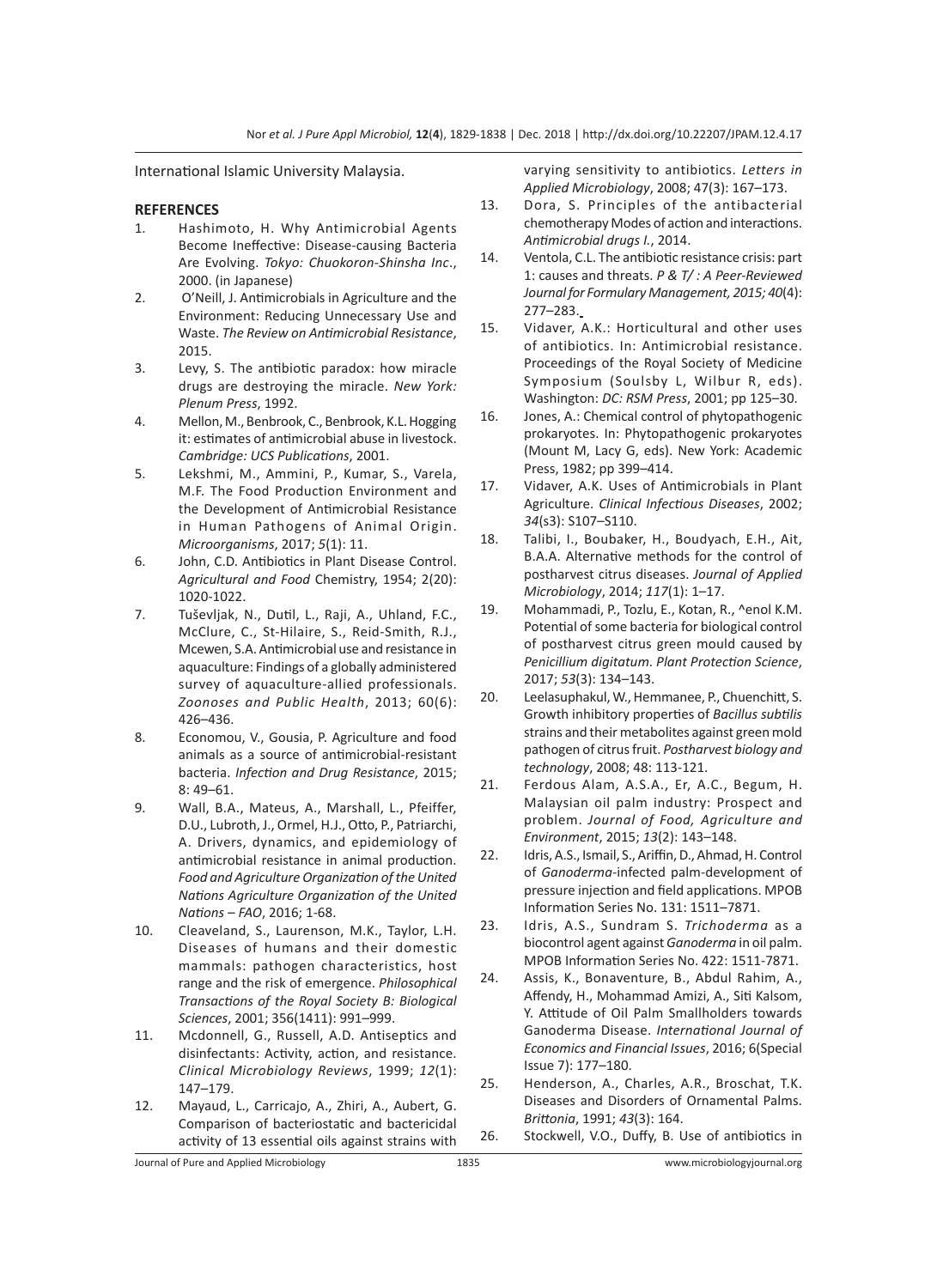plant agriculture. *Rev. Sci. Tech*., 2012; 31(1): 199-210.

- 27. NavinChandran, M., Iyapparaj, P., Moovendhan, S., Ramasubburayan, R., Prakash, S., Immanuel, G., Palavesam, A. Influence of Probiotic bacterium *Bacillus Cereu*s isolated from the gut of wild shrimp *Penaeus monodon* (*P. monodon*) in turn as a potent growth promoter and immune enhancer in *P. monodon*. *Fish & Shellfish Immunology*, 2014; 36(1): 38-45.
- 28. Kimura, N., Wakabayashi, H., Kudo, S. Studies on bacterial gill disease in salmonids salmonids-1. Selection of bacterium transmitting gill disease. *Fish Pathol*., 1978; 12: 233–242.
- 29. Von Graevenitz A. Revised nomenclature of *Campylobacter laridis*, *Enterobacter intermedium* and ''*Flavobacterium branchiophila*''. *Int. J. Syst. Bacteriol*., 1990; 40(2): 211.
- 30. Wakabayashi, H., Huh, G.J., Kimura, N. *Flavobacterium branchiophila* sp. nov., a causative agent of bacterial gill disease of freshwater fishes. *Int. J. Syst. Bacteriol*., 1989; 39(3): 213–6.
- 31. Starliper, C.E. Bacterial cold water disease of fishes caused by *Flavobacterium psychrophilum*. *Journal of Advanced Research*, 2011; *2*(2): 97–108.
- 32. Bullock, G.L. Studies on selected myxobacteria pathogenic for fishes and on bacterial gill disease in hatchery-reared salmonids. No. 60. Washington: U.S. Fish and Wildlife Service, 1972.
- 33. Bullock G.L. Bacterial gill disease of freshwater fishes. Fish disease leaflet 84. Washington: U.S. Fish and Wildlife Service, 1990.
- 34. Schachte, J.H.: Bacterial gill disease. In: A Guide to integrated fish health management in the Great Lakes Basin (Special publication). Ann Arbor, Mich: Great Lakes Fishery Commission, 1983; pp 181–4.
- 35. Sekkin, S., Kum, C. Antibacterial Drugs in Fish Farms: Application and its Effects. 2011.
- 36. Autumn, Antibiotic use in the UK poultry sector. Alliance to Save Our Antibiotics, 2016.
- 37. Ames, I.A. Antibiotics in Animal Feeds Report 88. Council for Agricultural Science and Technology, 1981.
- 38. Sirdar, M.M. Antibiotic residues in commercial layer hens in Khartoum state, Sudan, 2007-2008. PhD diss. University of Pretoria, 2010.
- 39. Bradbury, J.M., Yavari, C.A., Giles, C.J. In vitro evaluation of various antimicrobials against *Mycoplasma gallisepticum* and *Mycoplasma synoviae* by the micro-broth method, and comparison with a commercially-prepared test system. *Avian Pathol*., 1994; 23: 105-115.
- 40. Levisohn, S. Antibiotic sensitivity patterns in

field isolates of *Mycoplasma gallisepticum* as a guide to chemotherapy. *Isr. J. Med. Sci*., 1981; 17: 661-666.

- 41. Lin, M.Y. In vitro comparison of the activity of various antibiotics and drugs against new Taiwan isolates and standard strains of avian mycoplasma. *Avian Dis*., 1987; 31: 705-712.
- 42. Oluwasile, B.B., Agbaje, M., Ojo, O.E., Dipeolu, M.A. Antibiotic usage pattern in selected poultry farms in Ogun State. *Sokoto Journal of Veterinary Sciences*, 2014; 12(1): 45–50.
- 43. Chapman, H.D., Jeffers, T.K., Williams, R.B. Forty years of monensin for the control of coccidiosis in poultry. *Poultry Science*, 2010; 89(9): 1788– 1801.
- 44. Donoghue, D.J. Antibiotic residues in poultry tissues and eggs: human health concerns? *Poultry Science*, 2003; 82(4): 618-621.
- 45. Sirdar, M.M., Picard, J., Bisschop, S., Jambalang, A.R., Gummow, B. A survey of antimicrobial residues in table eggs in Khartoum State, Sudan, 2007–2008. *Onderstepoort Journal of Veterinary Research*, 2012; 79(1): 01-09.
- 46. Cheng, G., Hao, H., Xie, S., Wang, X., Dai, M., Huang, L., Yuan, Z. Antibiotic alternatives: The substitution of antibiotics in animal husbandry? *Frontiers in Microbiology*, 2014; 1–15.
- 47. Animale, Avian Business Unit-CEVA Santé. Sanitary Management of The Hatching Eggs. Libourne (FR): Avian Bussines Unit, 2007.
- 48. Sabiqaa, M., Rao, Z.A., Zafar, I., Muhammad, K.M., Sindhu, Z.-u.-D., Muhammad, A.Z., Junaid, A.K. Role of Natural Antioxidants for the Control of Coccidiosis in Poultry. *Pakistan Veterinary Journal*, 2010; *8318*(2): 85–92.
- 49. Arab, H.A., Rahbari, S., Rassouli, A., Moslemi, M.H., Khosravirad, F. Determination of artemisinin in *Artemisia sieberi* and anticoccidial effects of the plant extract in broiler chickens. Tropical Animal Health and Production, 2006; 38(6): 497-503.
- 50. Youn, H.J., Noh, J.W. Screening of the anticoccidial effects of herb extracts against *Eimeria tenella*. *Veterinary Parasitology*, 2001; *96*(4): 257–263.
- 51. Karre, L., Lopez, K., Getty, K.J.K. Natural antioxidants in meat and poultry products. *Meat Science*, 2013; 94(2): 220– 227.
- 52. Jang, S.I., Jun, M.-H., Lillehoj, H.S., Dalloul, R.A., Kong, I.-K., Kim, S., Min, W. Anticoccidial effect of green tea-based diets against *Eimeria maxima*. *Veterinary Parasitology*, 2007; 144(1- 2): 172–175.
- 53. Delgado, C.L. Animal Source Foods to Improve Micronutrient Nutrition and Human Function in Developing Countries Rising Consumption of Meat and Milk in Developing Countries Has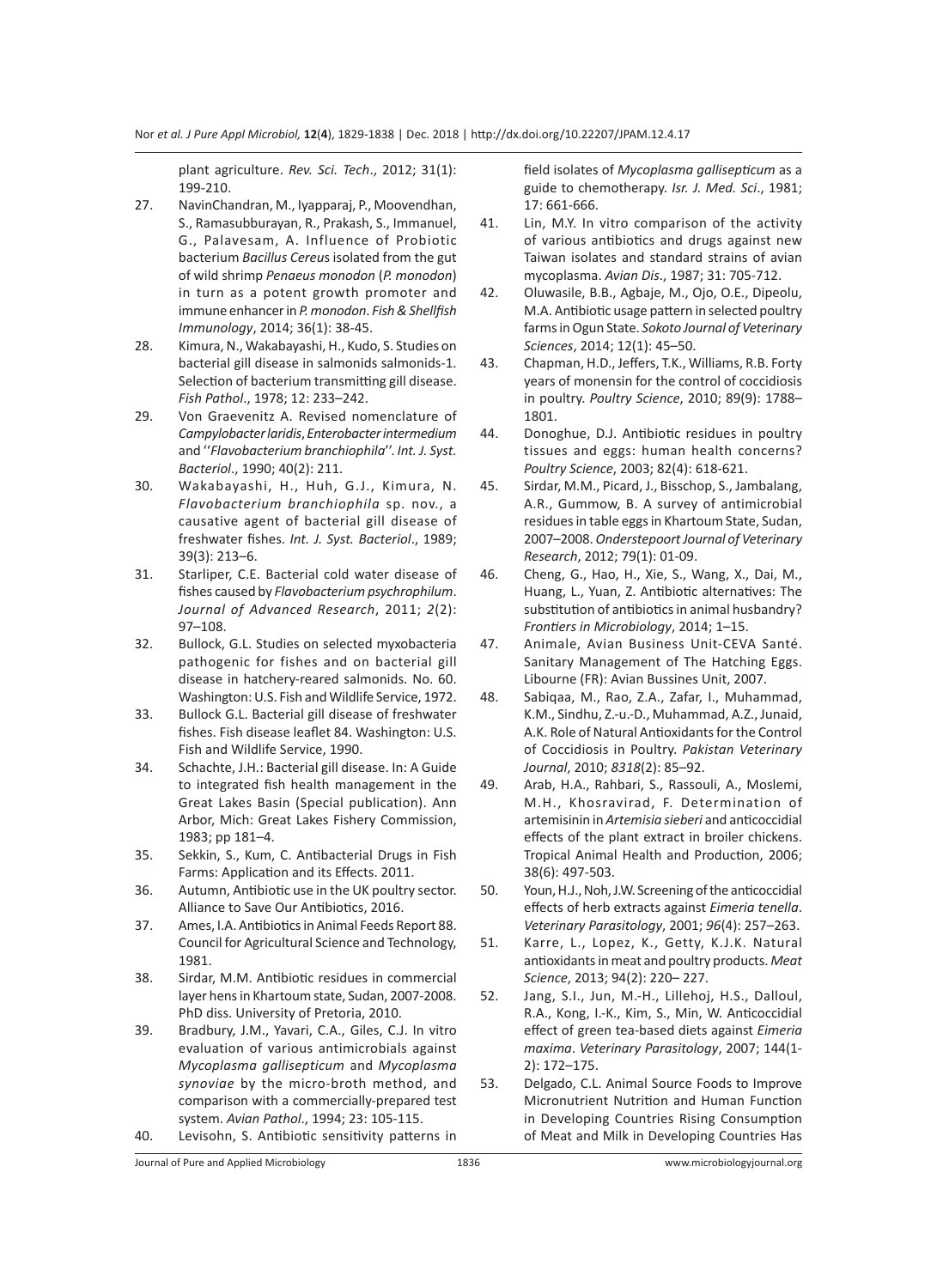Created a New Food Revolution. *J. Nutr.*, 2003; 133: 3907–3910.

- 54. Hughes, P., Heritage, J.: Antibiotic Growth-Promoters in Food Animals. In: Assessing Quality and Safety of Animal Feeds. FAO Animal Production and Health Papers Series No160. Rome: Food and Agriculture Organization of the United Nations (FAO), 2004; pp 129-152.
- 55. Ruegg, P.L. Management of mastitis on organic and conventional dairy farms. *Journal of Animal Science*, 2009; 87(13): 43–55.
- 56. Centers for Disease Control and Prevention. Framework for enhancing anthrax prevention & control. 2016.
- 57. Saga, T., Yamaguchi, K. History of antimicrobial agents and resistant bacteria. *Japan Medical Association Journal*, 2009; 52(2): 103–108.
- 58. Björk, S. Clinical and subclinical mastitis in dairy cattle in Kampala, Uganda. 2013.
- 59. Wiley-Blackwell, (ed): Antimicrobial Resistance in the Environment. Hoboken (New Jersey): Wiley index, 2012.
- 60. Hurley, W.L., Theil, P.K. Perspectives on immunoglobulins in colostrum and milk. *Nutrients*, 2011; 3(4): 442–474.
- 61. Fair-brother, J.M., Nadeau, É., Gyles, C.L. *Escherichia coli* in postweaning diarrhea in pigs: an update on bacterial types, pathogenesis, and prevention strategies. *Animal Health Research Reviews*, 2005; 6(1): 17–39.
- 62. Oussalah, M., Caillet, S., Sauciere, L., Lacroix, M. Inhibitory effects of selected plant essential oils on the growth of four pathogenic bacteria: *E. coli* O157:H7, *Salmonella typhimurium*, *Staphylococcus aureus* and *Listeria monocytogenes*. *Food Control*, 2007; 18:414.
- 63. Bajpai, V.K., Rahman, A., Kang, S.C. Chemical composition and inhibitory parameters of essential oil and extracts of Nandina domestica Thunb. to control food-borne pathogenic and spoilage bacteria. *Int. J. Food Microbiol*., 2008; 125:117.
- 64. Bajpai, V.K., Rahman, A., Kang, S.C. Chemical composition and anti-fungal properties of the essential oil and crude extracts of Metasequoia glyptostroboides Miki ex Hu. *Ind. Crop. Prod*., 2007; 26(1): 28-35.
- 65. Mead, P.S., Slutsker, L., Detz, V., McCaig, L.F., Breese, J.S., Shapiro, C., Grifûn, P.M., Tauxe, R.V. Food-related illness and death in the United States. *Emerg. Infect. Dis*., 1999; 5:607.
- 66. Bajpai, V.K., Shukla, S., Sharma, A.: Essential Oils as Antimicrobial Agents. In: Natural Products (Ramawat K, Mérillon JM, eds). Springer-Verlag Berlin Heidelberg, 2013; pp 3975-3988.
- 67. Asakawa, Y., Ludwiczuk, A., Nagashima, F.:

Chemical Constituents of Bryophytes: Bio- and Chemical Diversity, Biological Activity, and Chemosystematics (Progress in the Chemistry of Organic Natural Products). New York, USA: Springer-Verlag Wien, 2012; pp 563-605.

- 68. Conner, D.E.: Naturally occurring compounds. In: Antimicrobials in foods (Davidson P, Branen AL, eds). New York: Marcel Dekker, 1993; pp 44.
- 69. Singh, A.K., Dickshit, A., Sharma, M.L., Dixit, S.N. Fungitoxic activity of some essential oils. Econ. Bot., 1980; 34: 186-190.
- 70. Jerkovic-Mujkic, A., Mahmutovic, I., Besta-Gajevic, R. Antiphytoviral effects of three different essential oils on Tobacco mosaic virus. Works of the Faculty of Forestry University of Sarajevo, 2013; 2: 41–51.
- 71. Calmasur, O., Aslan, I., Sahin, F. Insecticidal and acaricidal effect of three Lamiaceae plant essential oils against *Tetranychus urticae* Koch and *Bemisia tabaci* Genn. *Ind. Crop. Prod*., 2006; 23: 140-146.
- 72. Chiasson, H., Vincent, C., Bostanian, N.J. Insecticidal properties of a Chenopodium-based botanical. *J. Econ. Entomol*., 2004; 97: 1378- 1383.
- 73. Choi, W.I., Lee, E.H., Choi, B.R., Park, H.M., Ahn, Y.J. Toxicity of plant essential oils to *Trialeurodes vaporariorum* (Homoptera: Aleyrodidae). *J. Econ. Entomol.*, 2003; 96: 1479-1484.
- 74. Hummelbrunner, L.A., Isman, M.B. Acute, sublethal, antifeedant, and synergistic effects of monoterpenoid essential oil compounds on the tobacco cutworm, *Spodoptera litur*a (Lep., Noctuidae). *J. Agric. Food Chem*., 2001; 49: 715- 720.
- 75. Burfield, T., Reekie, S.L. Mosquitoes, malaria and essential oils. *International Journal of Aromatherapy*, 2005; 15(1): 30–41.
- 76. Venkitanarayanan, K., Kollanoor-Johny, A., Darre, M.J., Donoghue, A.M., Dono-ghue, D.J. Use of plant-derived antimicrobials for improving the safety of poultry products. *Poultry Sci*., 2013; 2: 493–501.
- 77. Hammer, K.A., Carson, C.F., Riley, T.V. Antimicrobial activity of essential oils and other plant extracts. *J. Appl. Microbiol*., 1999; 86: 985–990.
- 78. Solorzano-Santos, F., Miranda-Novales, M.G. Essential oils from aromatic herbs as antimicrobial agents. *Curr. Opinion Biotech*., 2012; 2: 136–141.
- 79. Zengin, H., Baysal, A.H. Antibacterial and antioxidant activity of essential oil terpenes against pathogenic and spoilage-forming bacteria and cell structure-activity relationships evaluated by SEM microscopy. *Molecules*, 2014;